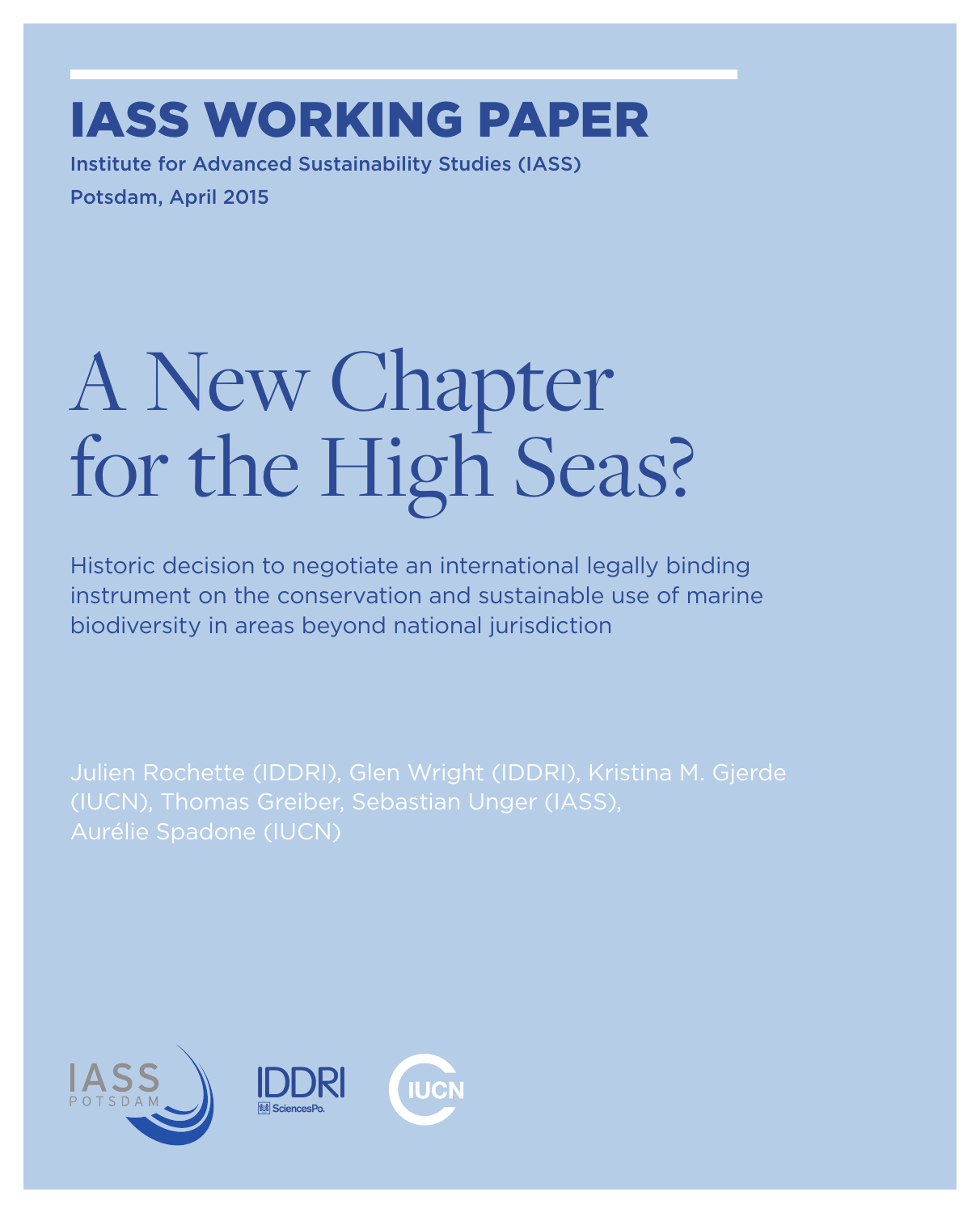# Executive Summary

The conservation and sustainable use of marine areas beyond national jurisdiction (ABNJ) is one of the key issues currently being discussed in global ocean and sustainability policy. These areas are often simply referred to as the 'high seas' and cover around half of the planet's surface. World leaders at the Rio+20 Earth Summit committed themselves to better conservation and sustainable use of marine biological diversity in ABNJ "including by taking a decision on the development of an international instrument under the UN Convention on the Law of the Sea" before the end of the 69th Session of the United Nations General Assembly (UNGA).

At the January 2015 meeting of the UNGA working group ('BBNJ Working Group'), which addressed the scope, parameters and feasibility of a possible new legal instrument for ABNJ (an 'Implementing Agreement') under the United Nations Convention on the Law of the Sea (UNCLOS), states reached a historic compromise. Following intensive discussions, states decided to recommend that the UNGA should open negotiations in 2016 for a legally binding instrument under UNCLOS on the conservation and sustainable use of marine biological diversity of ABNJ.

These negotiations will cover (i) marine genetic resources; (ii) area-based management tools, including marine protected areas; (iii) environmental impact assessments; (iv) capacity building and the transfer of marine technology. The opening of the negotiations for an international instrument, however, does not diminish the need to advance sectoral and regional initiatives to conserve and sustainably use marine biodiversity in ABNJ. These must be strengthened hand in hand with the development of the new agreement.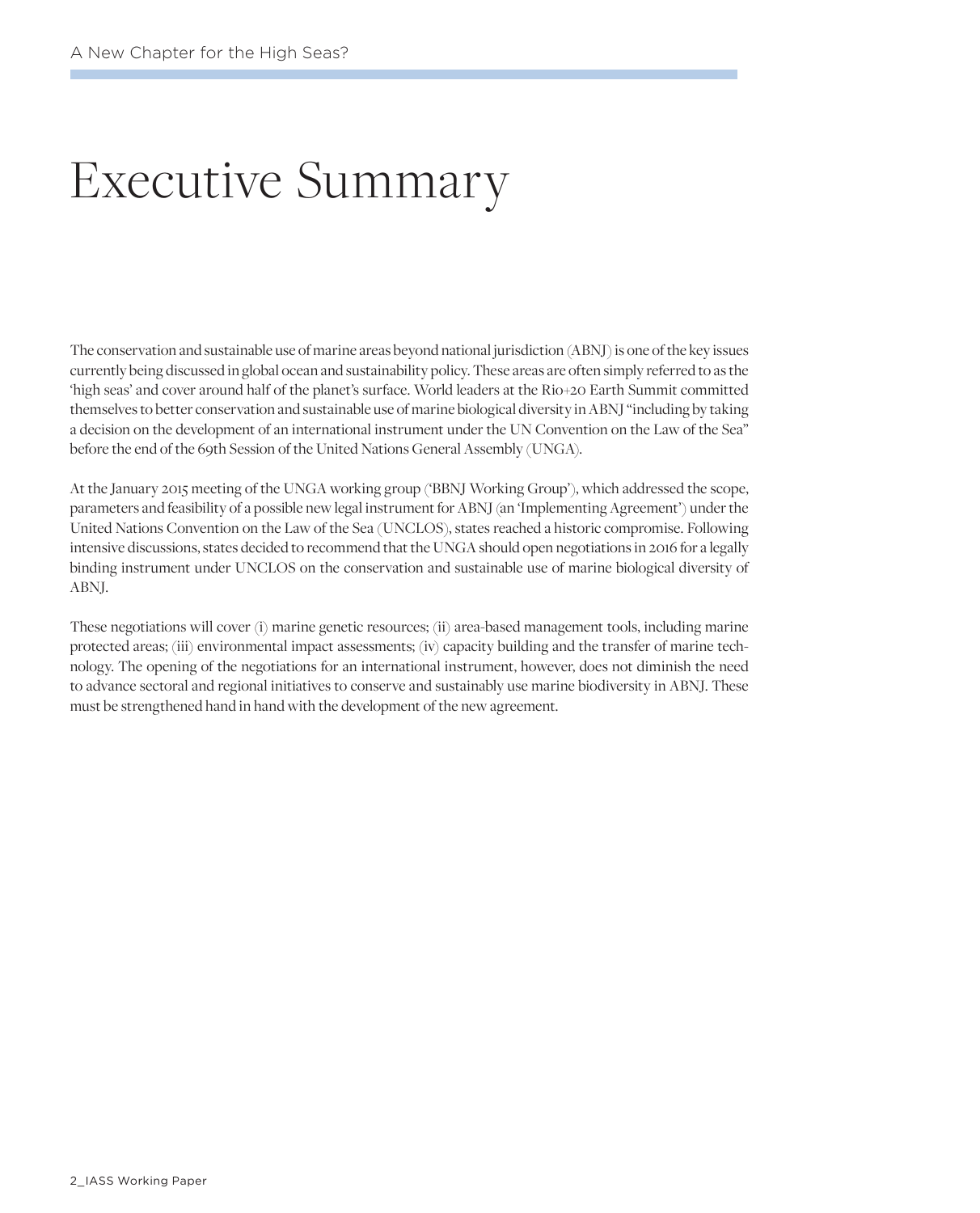#### Contents

- **1.** Introduction <sup>3</sup>
- **2.** States agree to open negotiations
- **3.** The road to consensus 3
- **4.** The process established 3
- **5.** The substance to be negotiated 3
- **6.** Anything but a formality 3
- **7.** Continued development at sectoral and regional level 3
- **8.** Conclusion 3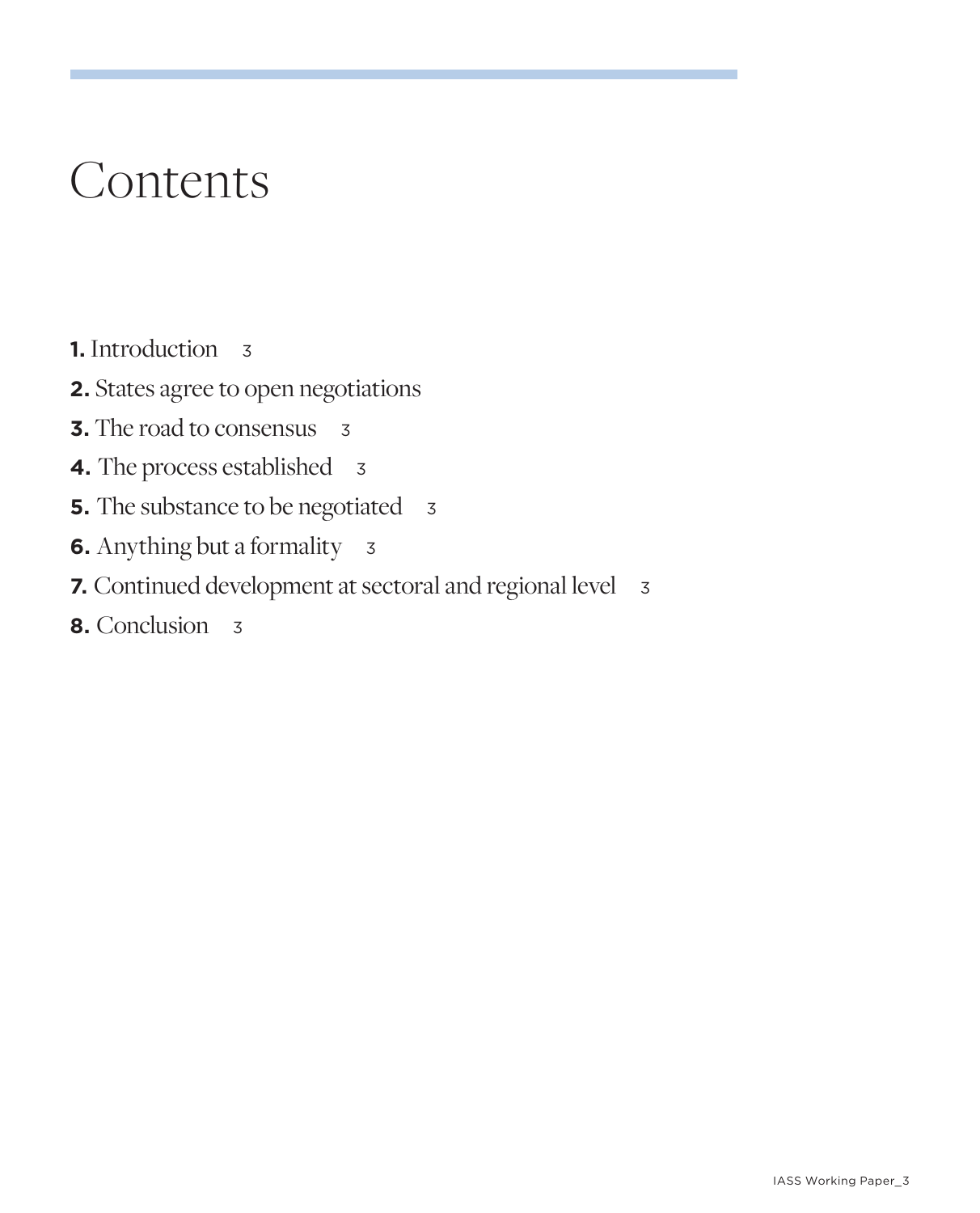### 1. Introduction

Marine areas beyond national jurisdiction (ABNJ) represent around half of the planet's surface and a significant amount of its biodiversity. In recent years, the international community has become increasingly aware of the growing and expanding threats to marine biodiversity in ABNJ. To address this issue, the United Nations General Assembly (UNGA) created an Ad-Hoc Open-ended Informal Working Group ("BBNJ Working Group") to discuss the conservation and sustainable use of marine biodiversity in ABNJ.

Since the commencement of discussions in 2006, the focus has mainly been on weaknesses and gaps in the current international framework and on whether these necessitate the adoption of a new instrument. In particular, states have discussed the possible adoption of an Implementing Agreement to the United Nations Convention on the Law of the Sea (UNCLOS) on the conservation and sustainable use of marine biodiversity in ABNJ (UNCLOS IA).

At the 2012 United Nations Conference on Sustainable Development (Rio+20), states committed to address as a matter of urgency the conservation and sustainable use of marine biodiversity in ABNJ and agreed to decide by the end of the 69<sup>th</sup> session of the UNGA (September 2015) whether or not to launch negotiations for the conclusion of a new international instrument. This decision-making process spanned three meetings of the BBNJ Working Group, which were specifically convened to discuss "the scope, parameters and feasibility of an international instrument under UNCLOS".

At the third meeting from 20 to 23 January 2015, states took the historic step of agreeing to open negotiations for a new international legally binding instrument under UNCLOS. This paper presents the discussions leading up to the decisive third meeting, explains the agreement reached, and outlines the next steps.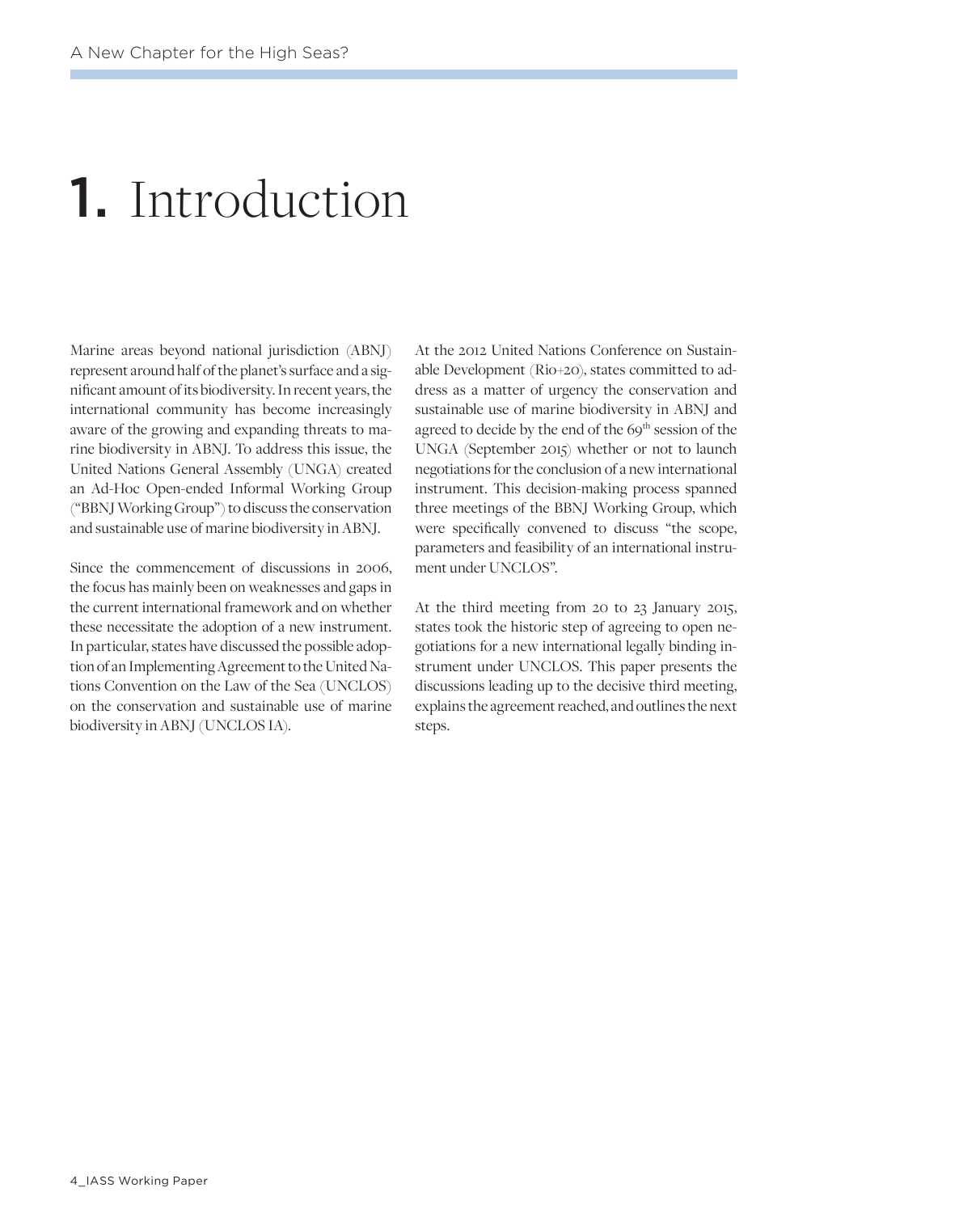# 2. States agree to open negotiations

The previous meeting of the BBNJ Working Group from 16 to 19 June 2014 saw the formation of a strong coalition calling for the opening of negotiations, with long-standing proponents such as the European Union (EU), the G77+China, Australia, Mexico and New Zealand being vocally supported by regional groups, including the African Union, Caribbean Community (CARICOM), and the group of Pacific Small Island Developing States (Pacific SIDS). However, some key states, including the United States (US), Canada and Russia, remained reluctant to open negotiations for a new UNCLOS IA, arguing that the need for such an agreement had not been established, and that a new global instrument could interfere with existing regional and sectoral arrangements. Some states that had been strongly against a new agreement appeared to be more open during the June meeting, showing a willingness to advance the negotiations if their concerns could be assuaged.<sup>1</sup>

At the January 2015 meeting, the third and final meeting of the BBNJ Working Group on the scope, parameters and feasibility of a new instrument, states reached a compromise following intensive discussions and took the historic step of recommending to the UNGA that it open negotiations in 2016 for a legally binding instrument. Specifically, the BBNJ Working Group recommended that the UNGA:

*Decide to develop an international legally-binding instrument under the Convention on the conservation and sustainable use of marine biological diversity of areas beyond national jurisdiction and to that end:*

*a) prior to holding an intergovernmental conference, decide to establish a preparatory committee, open to all Member States of the United Nations, members of specialized agencies, and Parties to the Convention, with others invited as observers in accordance with past practice of the United Nations, to make substantive recommendations to the General Assembly on the elements of a draft text of an international legally-binding instrument under the Convention, taking into account the various reports of the Co-Chairs on the work of the Ad Hoc Open-ended Informal Working Group established pursuant to paragraph 73 of General Assembly resolution 59/24. The preparatory committee will start its work in 2016 and by the end of 2017 will report to the General Assembly on its progress;*

*b) before the end of the seventy-second session of the General Assembly, and taking into account the aforementioned report of the preparatory committee, will decide on the convening and on the starting date of an intergovernmental conference, under the auspices of the United Nations, to consider the recommendations of the preparatory committee on the elements and to elaborate the text of an international legally-binding instrument under the Convention.2*

*1 Wright G., Rochette J., Unger S., Gjerde K., Ardron J. (2014): The Scores at Half Time: An update on the international discussions on the governance of marine biodiversity in areas beyond national jurisdiction, IDDRI, Issue Briefs N°02/2014, 4p.* 

*2 Recommendations of the Ad Hoc Open-ended Informal Working Group to study issues relating to the conservation and sustainable use of marine biological diversity beyond areas of national jurisdiction to the sixty-ninth session of the General Assembly, 23 January 2015, §5.*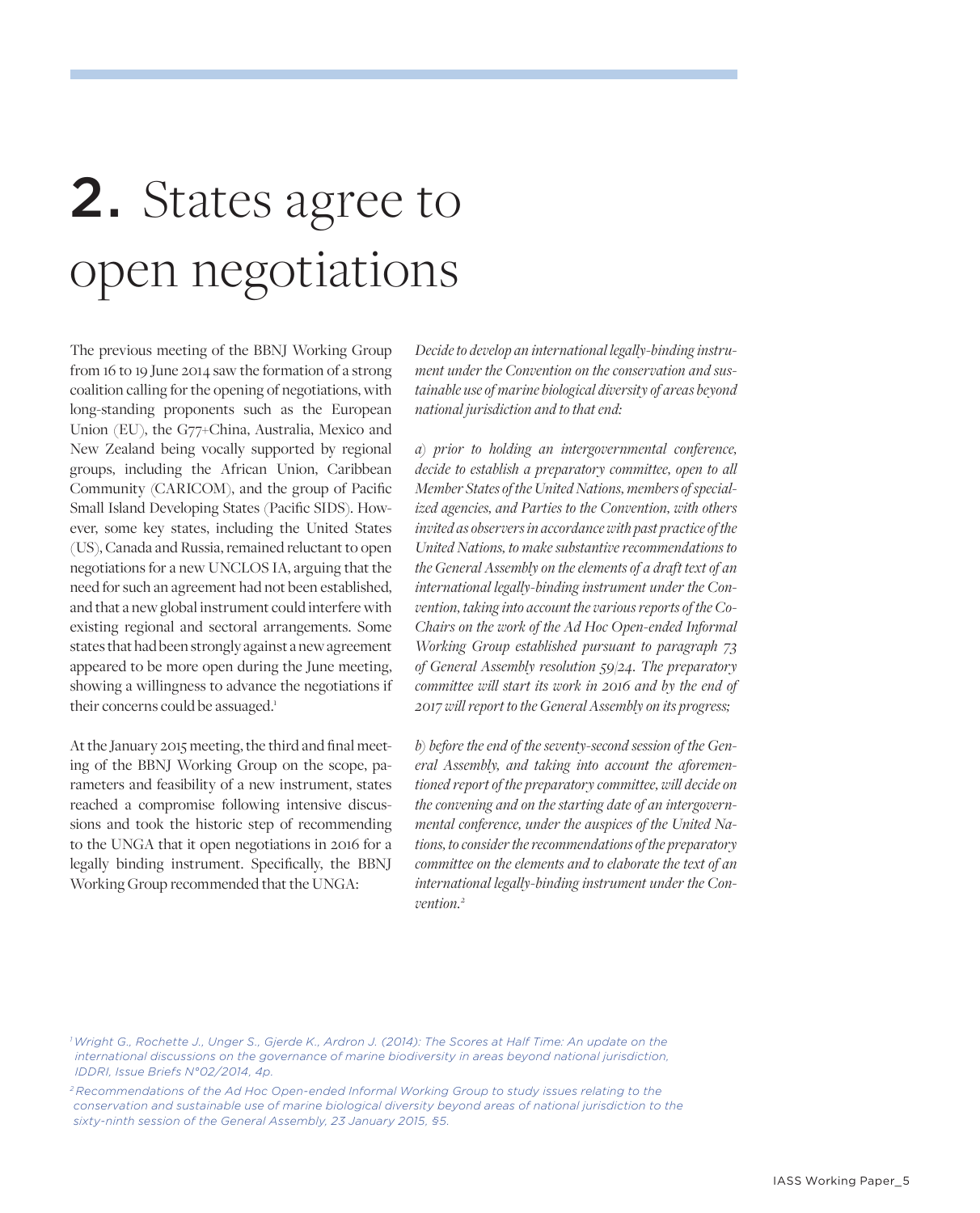In terms of substance, it was recommended that the UNGA:

*"Decide that negotiations shall address the topics identified in the package agreed in 2011, namely the conservation and sustainable use of marine biodiversity in areas beyond national jurisdiction, in particular, together and as a whole, marine genetic resources, including questions on the sharing of benefits, measures such as area-based management tools, including marine protected areas, environmental impact assessments and capacity building and the transfer of marine technology; recognize that the process indicated in paragraph 5 should not undermine existing relevant legal instruments and frameworks and relevant global, regional and sectoral bodies;*

*Recognize also that neither the participation in the negotiations nor their outcome may affect the legal status of non-parties to the Convention or any other related agreements with regard to those instruments, or the legal status of parties to the Convention or any other related agreements with regard to those instruments."3*

These recommendations must now be adopted by the UNGA by September 2015, which will allow the commitments made at Rio+20 to be met.

#### 3. The road to consensus

The discussions under the auspices of the BBNJ Working Group have often been charged, with states fervently disagreeing on a number of issues.4 The final meeting was no different, and the uphill battle to consensus was evidenced by the 2:45 am closure of the meeting.

States clashed over the question of whether the new process should lead to "an international legally-binding instrument" or more broadly "an international instrument", which is the wording used in the Rio+20 outcome document.5 This latter position – which could have paved the way for a soft-law document – was favoured by the US, Russia and Japan. The EU, the G77+China and many individual states fought to include an explicit mention of a legally binding instrument.

States also disagreed on the mandate to be given to the PrepCom. Some states argued that the PrepCom should focus on preparing rules of procedure and a structure for the negotiations, which raised concerns that the new process would, in practice, lead to the continuation of the same informal discussions that had taken place under the auspices of the BBNJ Working Group. Ultimately, it was agreed that the PrepCom will "make substantive recommendations to the General Assembly on elements of a draft text of an international legally binding instrument" under UNCLOS.

*3 Ibid., §§6 – 8.* 

*<sup>4</sup> Druel E, Rochette J, Billé R, Chiarolla C (2013): A long and winding road. International discussions on the governance of marine biodiversity in areas beyond national jurisdiction, IDDRI, Study 7/13, 41p.* 

*<sup>5</sup> UNGA resolution A/66/288, The future we want, §162.*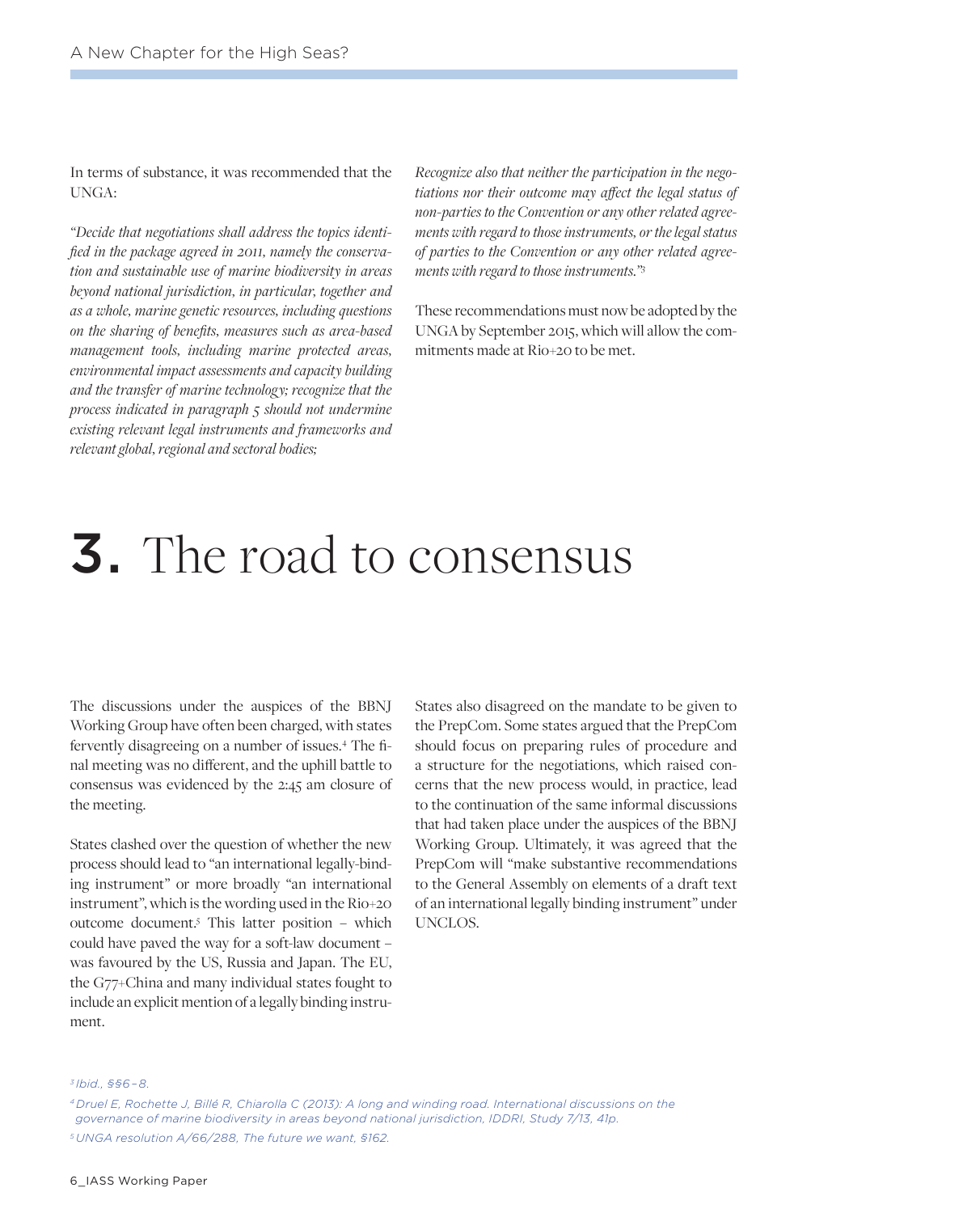Whether or not the end of the work of the PrepCom should automatically lead to the convening of an intergovernmental conference or if the UNGA should take yet another decision on the opening of such a conference depending on the outcome of the Prep-Com was also an important point of disagreement. As part of reaching consensus, no deadline was set for the convening of the intergovernmental conference, which will be decided by the UNGA on the basis of the PrepCom report.

Finally, states held different positions regarding the level of detail in which substantive issues should be mentioned in the recommendations. It was decided that the recommendations would mirror the language used in the so-called 'Package Deal', rather than adding further substantive issues and principles. It was also decided that the recommendations would avoid making reference to any specific legal instruments and organisations (whether global, regional or sectoral) that will have to be respected by a future instrument.

## 4. The process established

The process established will take a two-step approach:

 A PrepCom will first be established and will convene during 2016 and 2017 in order to prepare substantive recommendations on the elements of a draft text. The PrepCom will report to the UNGA by the end of 2017;

 $\blacksquare$  Before the end of its  $72^{\text{nd}}$  session (i.e. September 2018), the UNGA will decide on the convening and on the starting date of an intergovernmental conference to consider the recommendations of the PrepCom and elaborate the new instrument.

Importantly, the PrepCom will be open not only to Member States of the United Nations, but also to "members of specialised agencies […] and others invited as observers" in accordance with past practice.<sup>6</sup> The process therefore allows for the participation of civil society, ensuring the transparency of the meeting.7

*6 Recommendations of the Ad Hoc Open-ended Informal Working Group to study issues relating to the conservation and sustainable use of marine biological diversity beyond areas of national jurisdiction to the sixty-ninth session of the General Assembly, 23 January 2015, §5a.* 

*7 In 2011, 2012 and 2013, the final discussions of the BBNJ WG took place between national delegations only as part of the so-called 'Friends of the Co-Chairs Group'. This 'hidden' decision-making process was strongly criticised by non-governmental organisations (NGOs) and even by national delegations themselves.*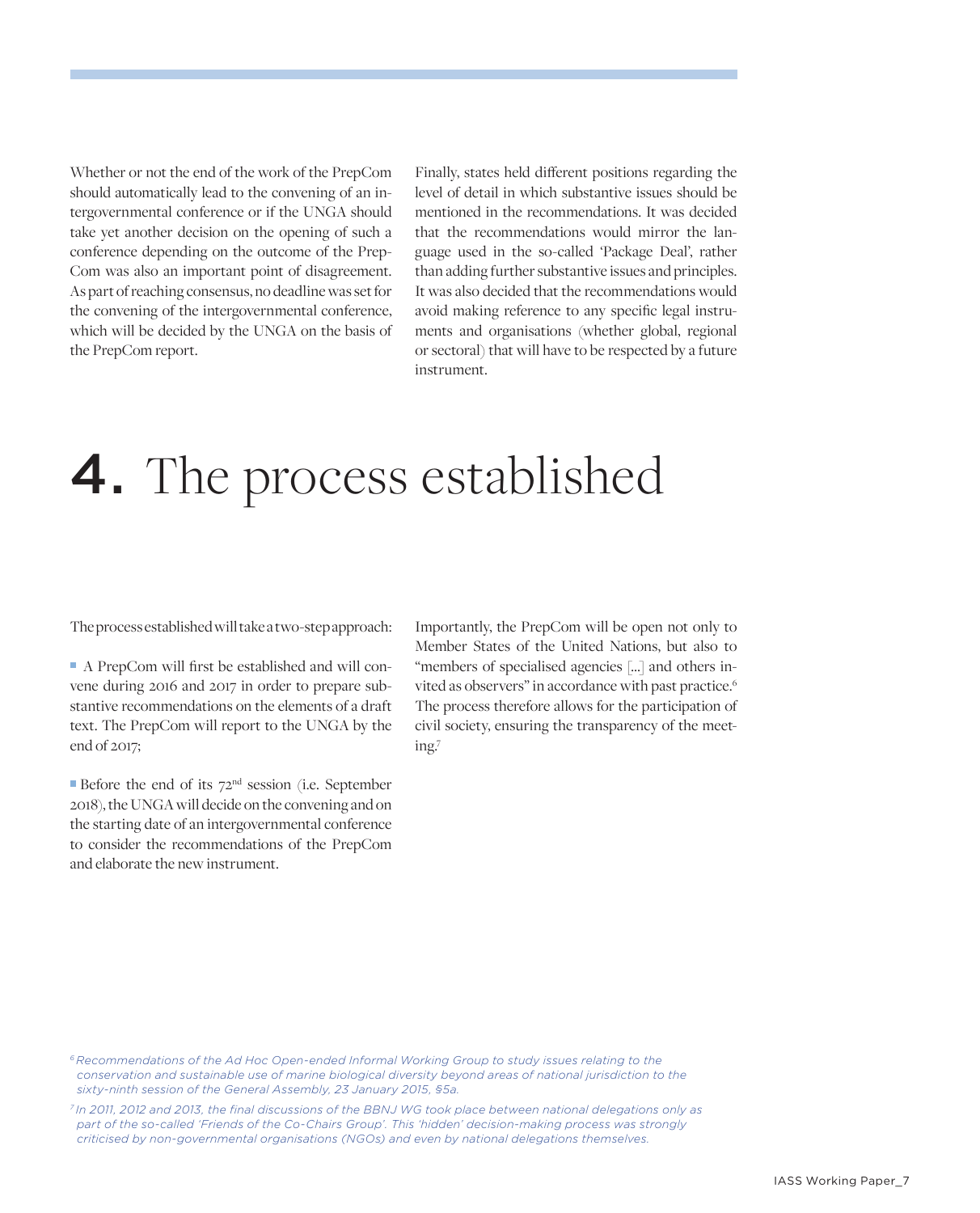# 5. The substance to be negotiated

The negotiations will address the four topics identified in the so-called 'Package Deal' of 2011,<sup>8</sup> namely "marine genetic resources, including questions on the sharing of benefits, measures such as area-based management tools, including marine protected areas, environmental impact assessments and capacity building and the transfer of marine technology".9 One key result was that no topic, such as fisheries, was explicitly excluded. A number of fishing states had previously argued that there is no place for fisheries in a new instrument, as this is already covered by

an existing implementing agreement to UNCLOS.10 Others, including the US, pointed out that as fisheries are the primary activity significantly affecting biodiversity in ABNJ, any instrument would probably have to address fishing activities and coordination with existing regional fisheries management organizations (RFMOs) in order to be effective. Ultimately, the consensus reached was that any new instrument would not "undermine" existing relevant legal instruments and relevant global, regional and sectoral bodies.

*8 Document A/66/119, Letter dated 30 June 2011 from the Co-Chairs of the Ad Hoc Open-ended Informal Working Group to the President of the General Assembly, and United Nations General Assembly, Resolution 66/231, Oceans and the Law of the Sea, 5 April 2012.* 

*9 Recommendations of the Ad Hoc Open-ended Informal Working Group to study issues relating to the conserva tion and sustainable use of marine biological diversity beyond areas of national jurisdiction to the sixty-ninth session of the General Assembly, 23 January 2015, §6.*

*10 The 1995 United Nations Fish Stocks Agreement on straddling and highly migratory fish stocks. For more on these discussions, see Wright G., Ardron J., Gjerde K., Rochette J. (2014): Advancing marine biodiversity protection through regional fisheries management: a review of high seas bottom fisheries closures, IDDRI, Working Paper N°14/2014, 28p.*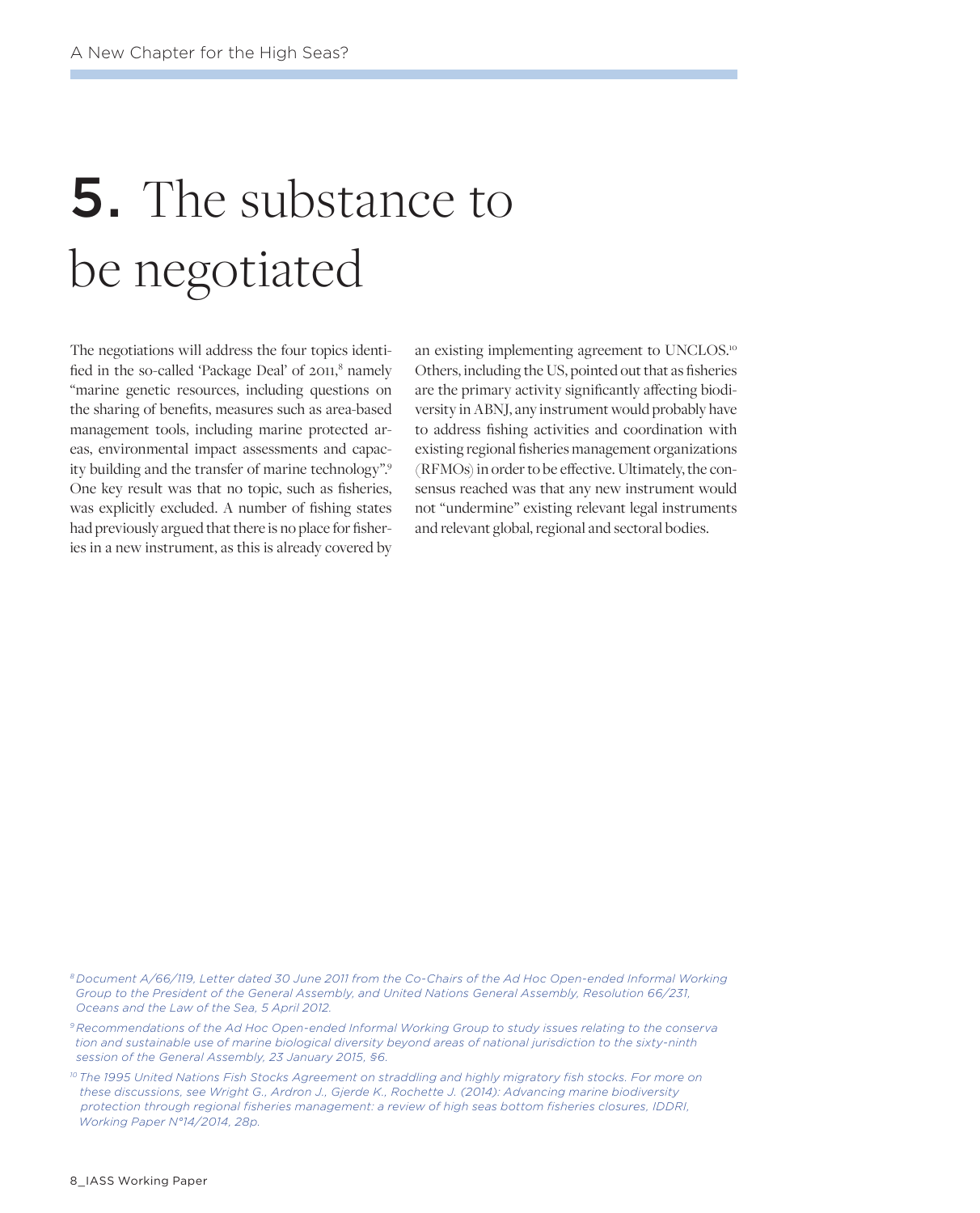# 6. Anything but a formality

The historic nature of the decision and the enthusiasm demonstrated by many delegations and observers should not lead us to underestimate the difficulties that may arise during the negotiation process.

Even though consensus was reached on the opening of negotiations, a few states, primarily the US, Canada, Japan and Russia, remain "unconvinced"<sup>11</sup> of the need to elaborate a new instrument. They therefore may continue to express their doubts and concerns during the PrepCom meetings, which could slow down the process by returning to the perennial debate on whether or not there are gaps in the current legal framework.

Moreover, the explicit reference to the elements of the Package Deal does not mean that delegations share a common vision on the content of the future instrument. Negotiations on marine genetic resources could be complex, particularly with regard to developing a mechanism that will not hamper access to these resources but ensure the fair and equitable

sharing of benefits arising from their exploitation. In the same manner, although states agreed not to "undermine existing relevant legal instruments and frameworks and relevant global, regional and sectoral bodies",<sup>12</sup> finding practical ways to integrate biodiversity conservation and enhance coordination with existing frameworks will be one of the key challenges. At the closing of the PrepCom meetings, important issues may arise if some states feel that the work has not progressed sufficiently. The question is, would the UNGA convene an intergovernmental conference if the PrepCom outcome leaves too many questions unanswered and has not achieved full consensus? And if not, would the work of the PrepCom continue even with the absence of a target date for completion? This absence of an agreed deadline for convening the intergovernmental conference highlights the need for a serious and considered approach to the PrepCom meetings, such that a substantial outcome on the draft text can be reported to the UNGA by the end of 2017.

*11 IISD, Summary of the ninth meeting of the working group on marine biodiversity beyond areas of national jurisdiction, 20–23 January, 2015.* 

*12 Recommendations of the Ad Hoc Open-ended Informal Working Group to study issues relating to the conserva tion and sustainable use of marine biological diversity beyond areas of national jurisdiction to the sixty-ninth session of the General Assembly, 23 January 2015, §7.*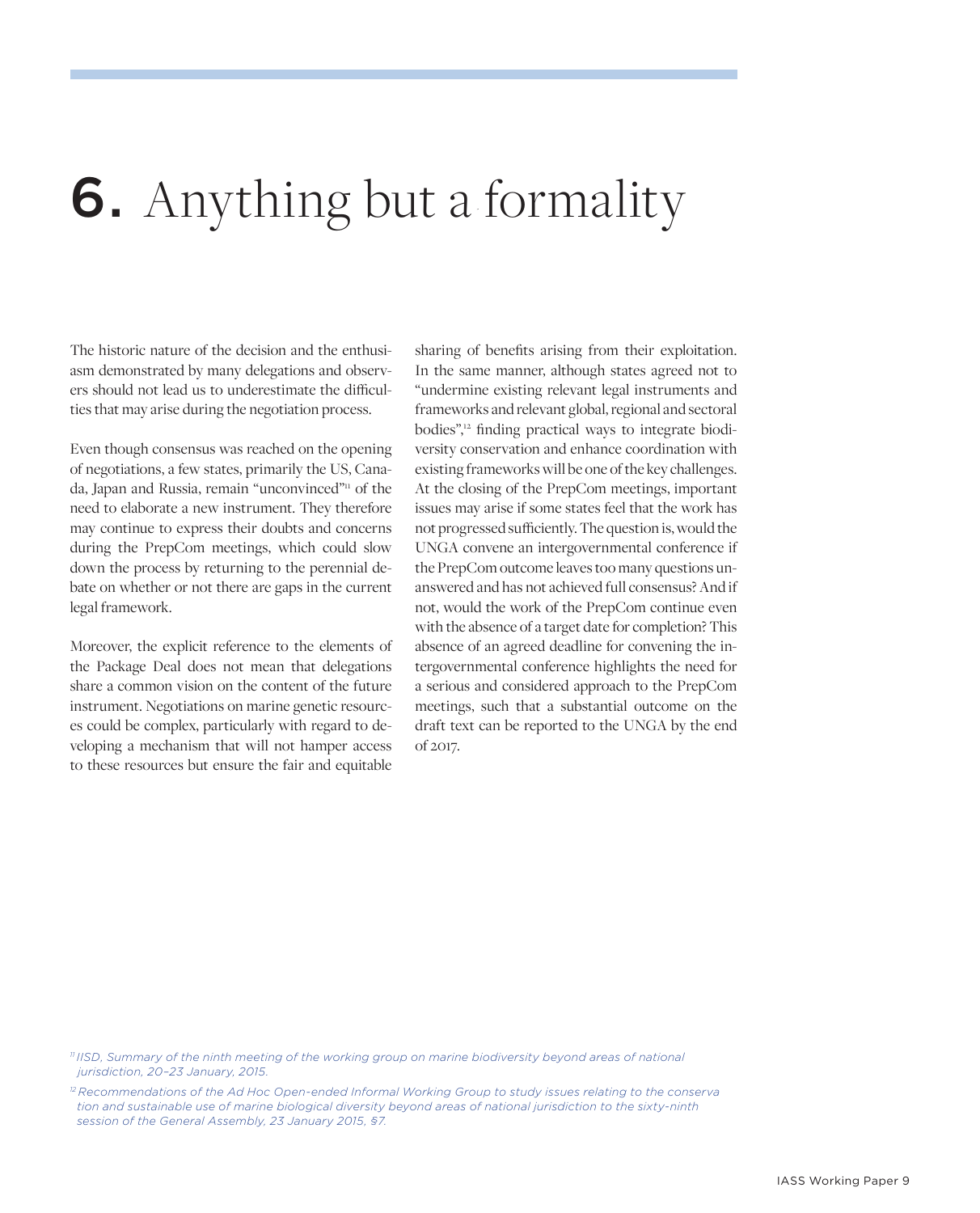# 7. Continued development at sectoral and regional level

The opening of the negotiations for an international instrument does not diminish the need to advance sectoral and regional initiatives to conserve and sustainably use marine biodiversity in ABNJ. These must be strengthened hand in hand with the development of the new agreement. As the outcome of the negotiations and the entering into force of the new agreement remains unpredictable, developing measures through existing instruments, based on existing legal obligations and institutional mandates, should not

be postponed. A legally binding instrument is essential to provide a global platform for ensuring coherence, cooperation and compliance, but will depend on strong and well-coordinated action at multiple levels.13 Therefore developing measures in ABNJ through existing mechanisms could help to further expose the legal gaps in the current international framework and convince the remaining reluctant states that an ambitious international instrument is urgently needed.

## 8. Conclusion

The consensus reached at the last BBNJ Working Group meeting is undoubtedly a historical one. The recommendations pave the way for a global legally binding instrument specifically dedicated to ABNJ, which represent around half of the planet's surface and whose ecosystems, habitats and resources are increasingly threatened by human activities. In the context of global and climate change, a healthy and productive ocean is absolutely necessary to achieve food security and sustainable development on our

planet. This instrument can fill the governance and regulatory gaps and significantly improve the conservation and sustainable use of marine biodiversity in ABNJ for the benefit of all humankind and future generations. However, the pitfalls and challenges on the road ahead will need to be carefully navigated.

*13 Rochette J., Unger S., Herr D., Johnson D., Nakamura T., Packeiser T., Proelss A., Visbeck M., Wright A., Cebrian D. (2014): "The regional approach to the conservation and sustainable use of marine biodiversity in areas beyond national jurisdiction", Marine Policy, Special Section, 49, 109–117.*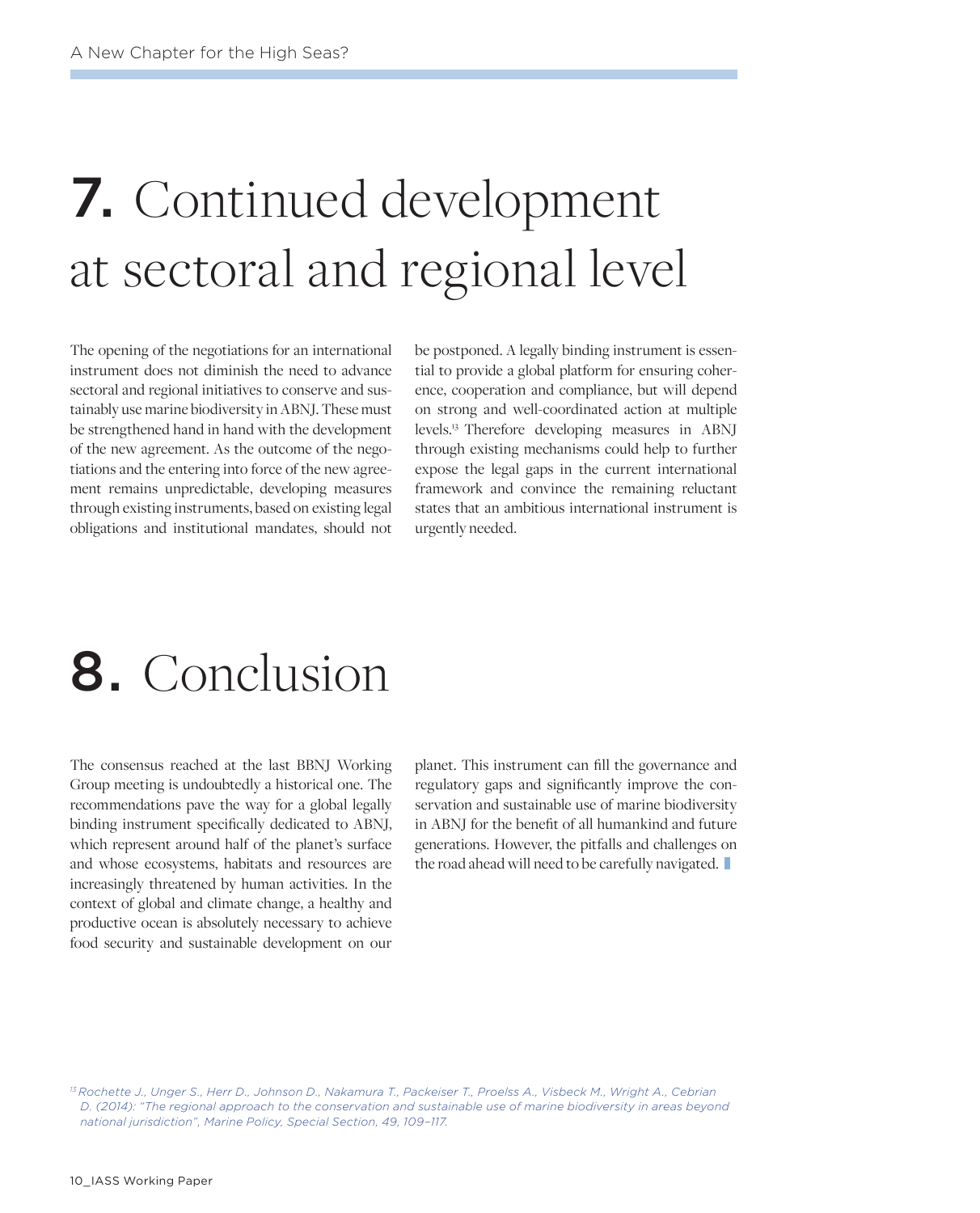IASS Working Paper\_11